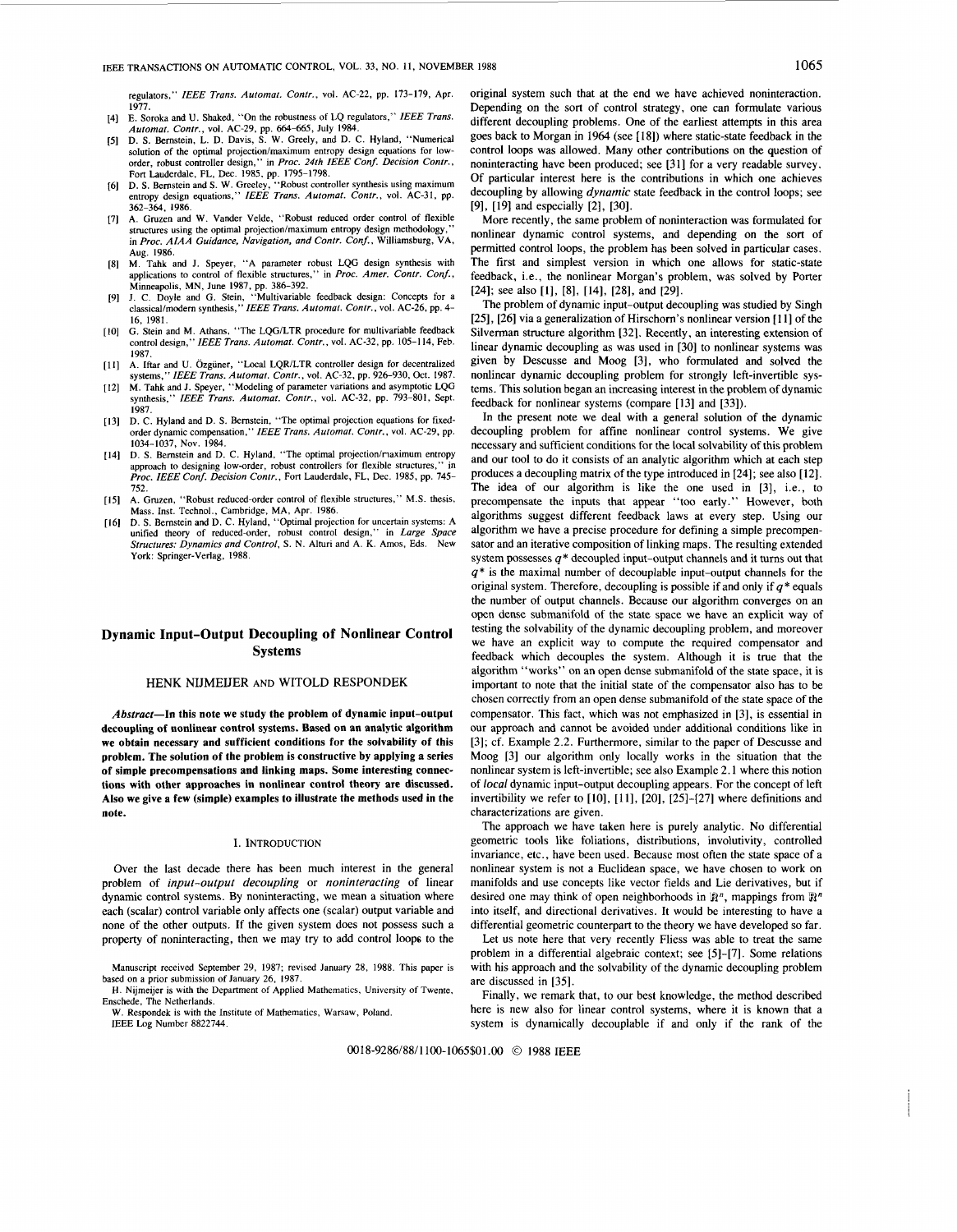corresponding transfer matrix equals the number of output channels (see [30]) although there may exist a connection via the paper [2].

The outline of the note is **as** follows. **In** Section **II** some motivating examples and the problem formulation are given. Then in the next section our algorithm which is essential in the whole solution of the problem is given. Hereafter, we formulate and prove our main theorem on dynamic input-output decoupling in Section IV. Section V contains the conclusions of the note and some comments on related topics in nonlinear control theory.

## U. MOTIVATION, PROBLEM FORMULATION, AND NOTATION

We will consider affine nonlinear control systems of the form

$$
\begin{cases} x = f(x) + \sum_{i=1}^{m} g_i(x) u_i, \ x(0) = x_0 \in M \\ y = h(x) \end{cases}
$$
 (2.1)

where  $x = (x_1, \dots, x_n)^T$  are analytic local coordinates of an analytic manifold  $M$ ,  $f$ ,  $g_1$ ,  $\dots$ ,  $g_m$  are analytic vector fields on  $M$ , and  $h = (h_1, h_2)$  $\cdots$ ,  $h_n$ )<sup>T</sup> analytic functions from M into  $\mathbb{R}^p$ . As stated in the Introduction we will discuss the general problem of dynamic decoupling of the system (2.1). Before giving a precise definition of dynamic compensators, we will first treat a few motivating examples.

*Example 2. I (See [I I]):* 

$$
\begin{aligned}\n\dot{x}_1 &= x_1 u_1 & y_1 &= x_1 \\
\dot{x}_2 &= x_3 - x_3 u_1 & y_2 &= x_2 \\
\dot{x}_3 &= x_1 u_2\n\end{aligned}\n\tag{2.2}
$$

It is straightforward to verify

$$
\begin{cases} \dot{y}_1 = x_1 u_1 \\ \dot{y}_2 = x_3 - x_3 u_1 \end{cases}
$$

and so the nonlinear decoupling matrix (see the end of this section) of the system (2.2) is

$$
\left(\begin{array}{cc} x_1 & 0 \\ -x_3 & 0 \end{array}\right)
$$

which has rank **1,** and therefore this system is not decouplable via staticstate feedback (see [12]). Now add to the dynamics of (2.2) the precompensator with state  $z \in \mathbb{R}$ 

$$
\dot{z} = w_1, u_1 = z. \tag{2.3}
$$

The extended system has decoupling matrix

$$
\left(\begin{array}{cc} x_1 & 0 \\ -x_3 & x_1 & -x_1z \end{array}\right)
$$

and this matrix is full rank if  $x_1 \neq 0$  and  $z \neq 1$ . So if  $x_1 \neq 0$  and  $z \neq 1$  we can decouple the overall system (2.2), (2.3). Notice that this system is decouplable also by the algorithm given in [3], but the proofs given in [3] fail for this kind of system.

*Example 2.2:* Let

$$
\begin{aligned}\n\dot{x}_1 &= u_1 & y_1 &= x_1 \\
\dot{x}_2 &= x_3 + e^{x_3} u_1 & y_2 &= x_2 \\
\dot{x}_3 &= u_2\n\end{aligned}\n\tag{2.4}
$$

It is easy to verify that there does not exist a singular controlled invariant distribution in the kernel of the output function (cf. [20]), and therefore the system is dynamically decouplable; see [3]. If we take, following [3], the precompensator

$$
z_1 = w_1, u_1 = z_1 \tag{2.5}
$$

then we get as decoupling matrix of (2.4) and (2.5)

$$
D(x, z_1) = \begin{pmatrix} 1 & 0 \\ e^{x_3} & 1 + e^{x_3} z_1 \end{pmatrix}
$$
 (2.6)

and this matrix is nonsingular provided that  $z_1 \neq -e^{-x_3}$  [or see (2.5)]  $u_1$  $= z_1 \neq -e^{-x_3}$ . That is, we have to be careful in initializing the precompensator (2.5). The above two simple examples illustrate the difficulties in establishing general results on the dynamic decoupling problem. Before we will formulate our algorithm that is essential in our solution of the dynamic decoupling problem, we will give a detailed problem description.

#### *Problem Formulation*

Suppose the system (2.1) is given. Then the dynamic input-output decoupling problem, or shortly decoupling problem, can be formulated as follows. First we introduce the notion of a dynamic compensator which is defined as a nonlinear system on  $\mathbb{R}^r$  of the form

$$
\dot{z} = \phi(x, z) + \psi(x, z)w \tag{2.7a}
$$

together with a closing loop

$$
u = \alpha(x, z) + \beta(x, z) w \tag{2.7b}
$$

where we assume that all the data occurring in  $(2.7a)$ ,  $(2.7b)$  are analytic; so the parametrized vector fields  $\phi$ ,  $\psi_1$ , ...,  $\psi_m$ : $M \times \mathbb{R}^n \to \mathbb{R}^n$  are analytic; the functions  $\alpha$ ,  $\beta_1$ ,  $\cdots$ ,  $\beta_m$ : $M \times \mathbb{R}^n \rightarrow \mathbb{R}^m$  are analytic. Together with the compensator  $(2.7a)$ ,  $(2.7b)$  we have to specify an initial state, say

$$
z(0) = z_0 \in \mathbb{R}^r. \tag{2.8}
$$

Now the dynamic input-output decoupling problem can be stated as follows.

Find-if possible-a nonlinear compensator of the form  $(2.7a)$  together with a proper initial state  $(2.8)$  and a feedback law  $(2.7b)$  such that the overall system, i.e., (2.1) together with (2.7), (2.8) is input-output decoupled. That is the first *p* components of the new control  $w, w_1, \cdots$ ,  $w_p$ , effectuate independently the *p* outputs  $y_1, \dots, y_p$  and all the other components  $w_{p+1}$ ,  $\dots$ ,  $w_m$  affect none of the outputs.

In this note we solve the above problem in a local fashion, i.e., we find conditions which guarantee that we can solve the dynamic decoupling problem in a neighborhood of the initial state  $(x_0, z_0)$  of the system  $(2.1)$ and (2.7a). It will be clear that in general the map  $\beta$  is not full rank (in fact as will be seen later, this is true if and only if the decoupling of the system could be achieved with static-state feedback).

### *Notation*

Consider the system (2.1)

$$
\begin{cases}\n\dot{x} = f(x) + g(x)u = f(x) + \sum_{i=1}^{m} u_i g_i(x) \\
y = h(x) = (h_1(x), \dots, h_p(x)).\n\end{cases}
$$

Throughout the note we use a vector notation, upper indexes denote vectors, e.g.,  $h^i = (h_{ql-1+1}, \dots, h_{ql})^T$  and similarly for  $y^i$  and  $u^i$ , where the index  $q_i$  is specified in the context. The remaining components will be denoted as  $\bar{h}^i$  as follows  $h = (h^1, h^2, \dots, h^i, \bar{h}^i)^T$  and similarly for  $\bar{y}^i$ and  $\bar{u}^l$ . Moreover,  $U^l = (u^l, \dots, u^l)$  and so  $u = (U^l, \bar{u}^l)$ . Time derivatives will be denoted as  $u_i^{(k)} = d^k u_i / dt^k$  and similarly for *u*, *y<sub>i</sub>*, and *y*. For the multiindex  $\rho^l = (o_{q_1}^{l_1}, \dots, o_{q_l}^{l_l})(y^l)^{(p_l)}$  denotes the vector with components  $(y')^{(\rho)} = d^{\rho} i/dt \rho' (y')$ .

The following simple lemma is essential in what follows in the next sections.

*Lemma* 2.3: Consider the analytic system (2.1). Then we have the following.

 $C_i^k(x)u^{(k-1)}$ , where  $C_i^k(x) = L_g h_i(x)$  and the function  $B_i^k$  is polynomial in the components of  $u, \dots, u^{(k-2)}$ . i)  $y_i^{(k)} = A_i^k(x, u, \cdots, u^{(k-1)}) = B_i^k(x, u, \cdots, u^{(k-2)})$ 

ii) If  $A^1$ ,  $\cdots$ ,  $A^k$  do not depend on  $u_j$ , then also  $A^i$ ,  $1 \le l \le k$  do not depend on  $u_j$ ,  $\dots$ ,  $u_j^{(l-1)}$ .

Proof: Straightforward by induction.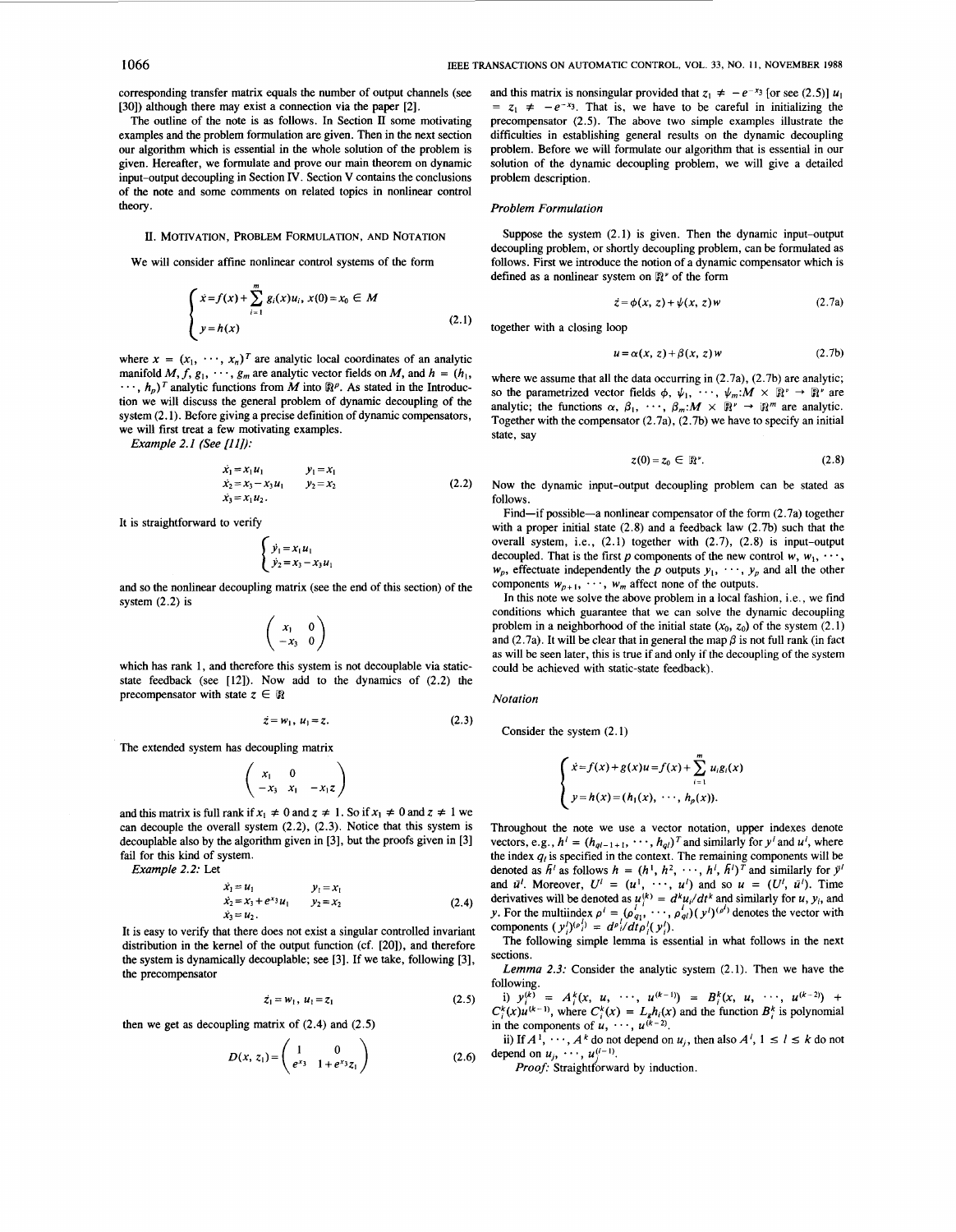### *Static-State Feedback Decoupling*

We conclude this section with a brief review of the case that we can achieve input-output decoupling with applying only static-state feedback, see, e.g., [1], [8], [12], [24], [29]. Define integers  $\rho_1, \dots, \rho_p$  as the smallest numbers for which the  $\rho_i$ th time derivative of  $y_i$ , i.e.,  $A_i^{\rho}$ depends explicitly on the input *u*. The  $(\rho_i - 1)$ 's are the so-called characteristic numbers. Now form the  $(p, m)$ -decoupling matrix  $D(x)$  of which the  $(i, j)$ th entry is defined as  $\langle A_i^{i-1}(x), g_j(x) \rangle$ . The static-state feedback input-output decoupling problem is solvable if and only if rank  $D(x) = p$  (= constant), i.e., if this condition holds we can locally around the initial state find a feedback law  $u = \alpha(x) + \beta(x)v$ ,  $\beta: M \to \mathbb{R}^{m \times m}$ being analytic maps, which applied to **(2.1)** achieves the input-output decoupling.

## III. THE ALGORITHM

We now come to the algorithm that is essential in the dynamic decoupling problem. So we consider the analytic system on an analytic manifold M described in local coordinates.

$$
\begin{cases}\n x = f(x) + \sum_{i=1}^{m} g_i(x)u_i = f(x) + g(x)u \\
 y = h(x) = (h_1(x), \dots, h_p(x))^T\n\end{cases}
$$
\n(3.1)

initialized at  $x_0 \in M$ . Recall the notations and conventions given at the end of Section **11.** In the first step we are dealing with the usual nonlinear version of the Falb-Wolovich matrix; see, e.g., **[l], [8], [12], [24], [29].** 

*Step 1:* Define the integers  $\rho_1^1, \dots, \rho_p^1$  as the smallest numbers such that  $(y_i)^{(p_i)}$  depends explicitly on *u*, i.e.,  $p_i^1 - 1$  is the characteristic number of the ith output channel. We have (compare Lemma **2.3)** 

$$
\begin{pmatrix}\n(y_1)^{(p_1^1)} \\
\vdots \\
(y_p)^{(p_p^1)}\n\end{pmatrix} = E^1(x) + D^1(x)u
$$
\n(3.2)

for a  $(p, 1)$ -vector  $E<sup>1</sup>(x)$  and a  $(p, m)$ -matrix  $D<sup>1</sup>(x)$ . Let

$$
r_1(x) = \text{rank } D^1(x). \tag{3.3}
$$

Clearly,  $r_1(x)$  is constant on an open dense submanifold  $M_1$  of  $M$ , say  $r_1(x) = r_1$  for  $x \in M_1$ . Assume we are working on an open neighborhood in  $M_1$ . Reorder the output functions  $h_1, \dots, h_p$  such that the first  $r_1$  rows of the matrix  $D^1$  are linearly independent and write  $h = (h^1, h^1)$ , where of the matrix  $D^1$  are linearly independent and write  $h = (h^1, h^1)$ , where  $h^1 = (h_1, \dots, h_r)^T$  and  $\bar{h}^1 = (h_{r_1+1}, \dots, h_p)^T$ . Denote in the corresponding way y as  $(y^1, \bar{y}^1)^T$  and  $(\rho_1^1, \dots, \rho_p^1)^T$  as  $(\rho^1, \bar{b}^1)^$ an  $(m, 1)$ -vector  $\alpha_1(x)$  and an invertible  $(m, m)$ -matrix  $\beta_1(x)$  on a neighborhood in  $M<sub>1</sub>$  such that after applying

$$
u = \alpha_1(x) + \beta_1(x) \begin{pmatrix} u^1 \\ \bar{u}^1 \end{pmatrix}
$$
 (3.4)

we arrive at

$$
\begin{pmatrix}\n(y^1)^{(p^1)} \\
(y^1)^{(p^1)}\n\end{pmatrix} = \begin{pmatrix}\n0 \\
\lambda^1(x)\n\end{pmatrix} + \begin{pmatrix}\nI_{r_1} & 0 \\
\mu^1(x) & 0\n\end{pmatrix} \begin{pmatrix}\nu^1 \\
u^1\n\end{pmatrix}
$$
\n(3.5)

Now define the modified vector fields

 $f<sup>1</sup>(x$ 

$$
)=f(x)+g(x)\alpha_1(x) \qquad (3.6a)
$$

$$
g^{(1)}(x) = g(x)\beta_1(x) \tag{3.6b}
$$

and consider the dynamics

$$
\dot{x} = f^{1}(x) + g^{1}(x) \begin{pmatrix} u^{2} \\ \bar{u}^{2} \end{pmatrix}.
$$
 (3.7)

What is done so far is nothing else as applying static-state feedback to achieve decoupling of  $r_1$  input-output channels.

*Step 2:* In this step we are only concerned about the remaining outputs

 $\bar{y}^1 = \bar{h}^1(x)$  and we want to examine their dependence on the remaining inputs  $\bar{u}^1$ . In order to do this we differentiate these outputs with respect to (3.7) to see when  $\bar{u}^1$  appears for the first time. Let for  $i > r_1$  the integer  $\rho_i^2$ denote the smallest number such that the  $\rho_i^2$ th time derivative of  $y_i$ explicitly depends on  $\bar{u}^1$ . Observe that such a time derivative possibly also depends on components of  $u^1$  and their time derivatives. We have

$$
\begin{pmatrix}\n(y_{r_1+1})^{(\rho^2_{r_1+1})}\n\\
\vdots \\
(y_p)^{(\rho^2_p)}\n\end{pmatrix} = E^2(x, \, \bar{U}^1) + D^2(x, \, \bar{U}^1) \bar{u}^1
$$
\n(3.8)

for a  $(p - r_1, 1)$  vector  $E^2(x, \bar{U}^1)$  and a  $(p - r_1, m - r_1)$  matrix  $D^2(x, \bar{U}^1)$  $\tilde{U}^1$ ), where  $\tilde{U}^1$  consists of all components of  $u^1$  and their time derivatives for a  $(p - r_1, 1)$  vector  $E^2(x, \tilde{U}^1)$  and a  $(p - r_1, m - r_1)$  matrix  $D^2(x, \tilde{U}^1)$ , where  $\tilde{U}^1$  consists of all components of  $u^1$  and their time derivatives  $u_i^{(j)}$ ,  $1 \le i \le r_1$ ,  $j \ge 0$  which occur in (3.8).  $\tilde{U}^1$ ), where  $\tilde{U}^1$  consists of all components of  $u^1$  and their time derivatives  $u_i^{(j)}$ ,  $1 \le i \le r_1$ ,  $j \ge 0$  which occur in (3.8). We emphasize that the highest derivative of  $u^1$  appearing in (3.8) is of highest derivative of  $u^1$  appearing in (3.8) is of order  $n - 1$ ; so  $j \le n - 1$  is a natural upper bound in  $\tilde{U}^1$ ; see [34]. So  $\mu_1 = \dim \tilde{U}^1 \le (n - 1)r_1$ when interpreting  $u^1$  and time derivatives  $(u^1)^{(j)}$  as independent variables. Let

$$
r_2(x, \, \tilde{U}^1) = \text{rank } D^2(x, \tilde{U}^1) \tag{3.9}
$$

then  $r_2(\cdot, \cdot)$  is constant on an open and dense submanifold  $M_2$  of  $M_2^1$  =  $M_1 \times \mathbb{R}^{n_1}$ , say  $r_2(\cdot, \cdot) = r_2$ . Let

$$
q_2 = r_1 + r_2. \t\t(3.10)
$$

Assume we are working on an open neighborhood in  $M_2$ . Reorder the output functions  $\bar{h}^1$  such that the first  $r_2$  rows of the matrix  $D^2(x, \bar{U}^1)$  are linearly independent and write  $\bar{h}_1 = (h^2, h^2)$  with  $h^2 = (h_{r_1+1}, \cdots, h_n)$ output functions  $h^1$  such that the first  $r_2$  rows of the matrix  $D^2(x, U^1)$  are<br>linearly independent and write  $\bar{h}_1 = (h^2, \bar{h}^2)$  with  $h^2 = (h_{r_1+1}, \dots, h_{q_2})^T$ ,  $\bar{h}_2 = (h_{q_2+1}, \dots, h_p)^T$ . Accordingly, we write  $(\bar{U}^1)$  and an invertible  $(m - r_1, m - r_1)$ -matrix  $\beta_2(x, \bar{U}^1)$  on a neighborhood in *M2* such that after applying

$$
\bar{u}^{1} = \alpha_{2}(x, \ \tilde{U}^{1}) + \beta_{2}(x, \ \tilde{U}^{1}) \begin{pmatrix} u^{2} \\ \bar{u}^{2} \end{pmatrix}
$$
 (3.11)

we obtain

$$
\begin{pmatrix} (y^2)^{(\rho^2)} \\ (y^2)^{(\rho^1)} \end{pmatrix} = \begin{pmatrix} 0 \\ \lambda^2(x, \mathcal{O}^1) \end{pmatrix} + \begin{pmatrix} I_{r_2} & 0 \\ \mu^2(x, \mathcal{O}^1) & 0 \end{pmatrix} \begin{pmatrix} u^2 \\ u^2 \end{pmatrix}
$$
(3.12)

Define the modified parametrized vector fields

$$
f^{2}(x, \tilde{U}^{1}) = f^{2}(x) + g^{1}(x) \begin{pmatrix} 0 \\ \alpha_{2}(x, \tilde{U}^{1}) \end{pmatrix},
$$
  

$$
g^{2}(x, \tilde{U}^{1}) = g^{1}(x) \begin{pmatrix} I_{r_{1}} & 0 \\ 0 & \beta_{2}(x, \tilde{U}^{1}) \end{pmatrix}
$$
(3.13)

and consider the dynamics

$$
\dot{x} = f^2(x, \ \tilde{U}^1) + g^2(x, \ \tilde{U}^1) \begin{pmatrix} U^2 \\ \tilde{u}^2 \end{pmatrix} \tag{3.14}
$$

where  $U^2 = (u^1, u^2)^T$ . We will consider the controls  $u^1$  and their time derivatives (occurring in  $\tilde{U}^1$ ) as parameters. Alternatively-and this will be crucial in the proof of Section IV-we can interpret them as additional state variables and new controls for the extended system. From the foregoing reasoning the general step is easily established.

*Step*  $\overline{l}$  + *I*: Assume we have defined a sequence of integers  $r_1$ ,  $\cdots$ ,  $r_i$ and  $q_i = \sum_{i=1}^l r_i$ . We have  $h = (h^1, \dots, h^l, \bar{h}^l)^T$  and the parametrized dynamics.

$$
\dot{x} = f^{i}(x, \bar{U}^{t-1}) + g^{i}(x, \bar{U}^{t-1}) \begin{pmatrix} U^{t} \\ \bar{u}^{t} \end{pmatrix}
$$
 (3.15)

where  $U^i = (u^i, \dots, u^i)^T$ . Similarly, to the second step we examine now the dependency of the outputs  $\bar{y}^i = \bar{h}^i(x)$  on the remaining inputs  $\bar{u}^i$ . So we differentiate these outputs with respect to  $(3.15)$  until  $\bar{u}^l$  appears. Let for  $i > q_i$  the integer  $\rho_i^{i+1}$  denote the smallest number such that the  $\rho_i^{i+1}$ th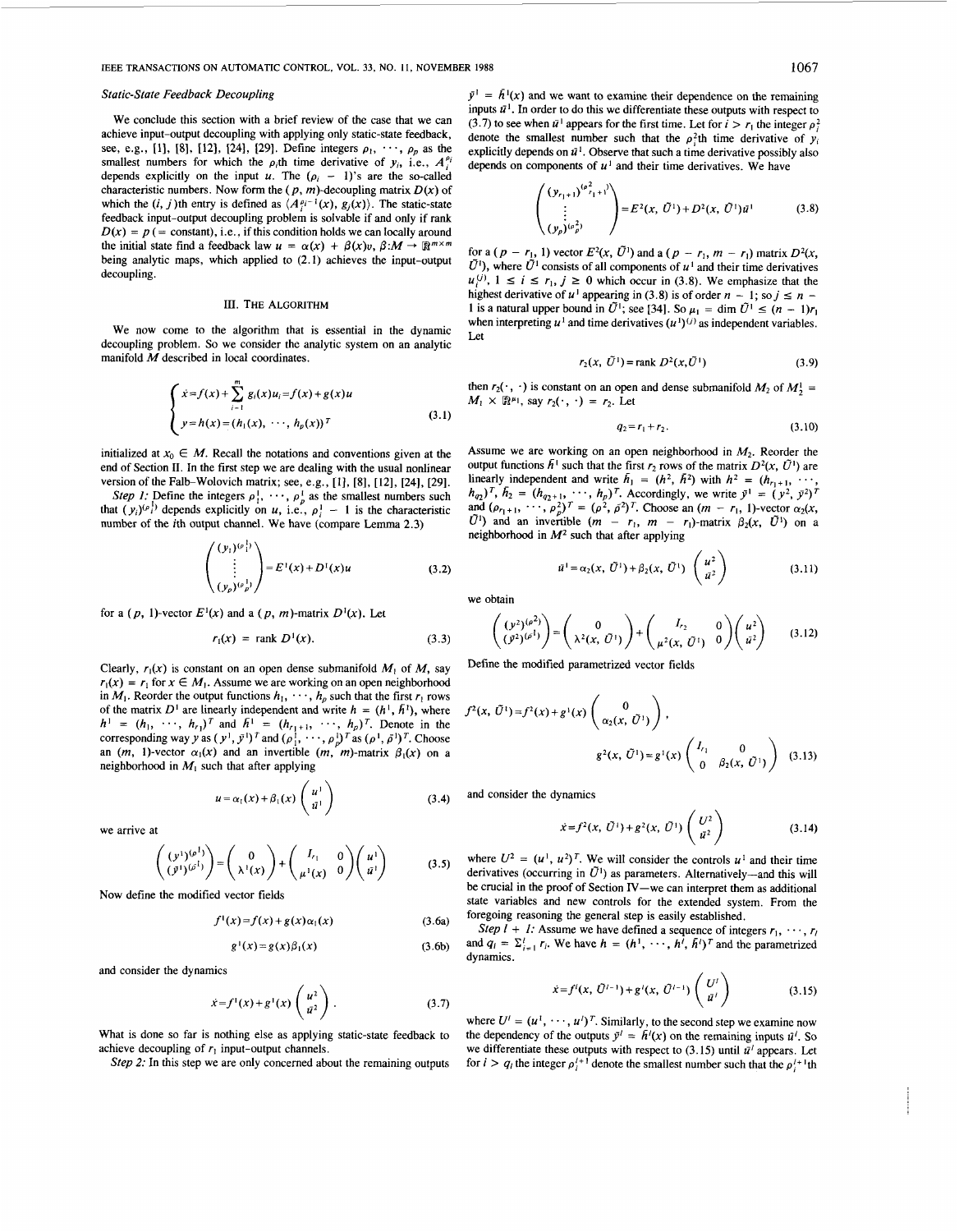time derivative of  $y_i$  explicitly depends on  $\bar{u}^i$ . Similarly to (3.8) we obtain

 $\sim$ 

$$
\begin{pmatrix} (y_{q_l+1})^{(p_l+1)} \\ \vdots \\ (y_p)^{(p_p+1)} \end{pmatrix} = E^{l+1}(x, \, \bar{U}^l) + D^{l+1}(x, \, \bar{U}^l) \bar{u}^l \tag{3.16}
$$

for a  $(p - q_i, 1)$ -vector  $E^{i+1}(x, \bar{U}^i)$  and a  $(p - q_i, m - q_i)$ -matrix  $D^{l+1}(x, \tilde{U}^l)$ , where  $\tilde{U}^l$  consists of  $\tilde{U}^{l-1}$  and (time derivatives of)  $u^l$  which occur in the above expression. Note that as in Step 2  $\mu_l = \dim \tilde{U}^l$  satisfies  $\mu_l \leq (n - 1)q_l$ ; see [34]. Let  $r_{l+1}(x, \tilde{U}^l) = \text{rank } D^{l+1}(x, \tilde{U}^l)$ , then  $r_{i+1}(\cdot, \cdot)$  is constant on an open and dense submanifold  $M_{i+1}$  of  $M'_{i+1}$  $M \times \mathbb{R}^{\mu}$ . Reorder the output functions  $\bar{h}^l$  such that the first  $r_{l+1}$  rows of  $D^{l+1}$  are linearly independent and partition  $\bar{h}^l = (h^{l+1}, \bar{h}^{l+1})^T$  accordingly. Let

$$
q_{l+1} = \sum_{i=1}^{l+1} r_i.
$$
 (3.17)

In the same way partition  $\bar{y}^l = (y^{l+1}, \bar{y}^{l+1})^T$  and  $(\rho^{l+1}, \bar{\rho}^{l+1})$  as the vector of characteristic numbers. Choose an  $(m - q_i, 1)$ -vector  $\alpha_{i+1}(x, x)$  $\tilde{U}$ <sup>t</sup>) and an invertible  $(m - q_1)$  matrix  $\beta_{i+1}(x, \tilde{U}^i)$  on a neighborhood in  $M_{i+1}$  such that after applying the feedback

$$
\bar{u}^{l} = \alpha_{l+1}(x, \ \tilde{U}^{l}) + \beta_{l+1}(x, \ \tilde{U}^{l}) \begin{pmatrix} u^{l+1} \\ \bar{u}^{l+1} \end{pmatrix}
$$
 (3.19)

we arrive at

$$
\begin{pmatrix} (y^{i+1})^{(\rho^{i+1})} \\ (\bar{y}^{i+1})^{(\rho^{i+1})} \end{pmatrix} = \begin{pmatrix} 0 \\ \lambda^{i+1}(x, \bar{U}^i) \end{pmatrix} + \begin{pmatrix} I_{r_{i+1}} & 0 \\ \mu^{i+1}(x, \bar{U}^i) & 0 \end{pmatrix} \begin{pmatrix} u^i \\ \bar{u}^{i+1} \end{pmatrix}
$$
\n(3.19)

Define the new parametrized vector fields

$$
f^{l+1}(x, \tilde{U}^{l}) = f^{l}(x, \tilde{U}^{l-1}) + g^{l}(x, \tilde{U}^{l-1}) \begin{pmatrix} 0 \\ \alpha_{l+1}(x, \tilde{U}^{l}) \end{pmatrix},
$$

$$
g^{l+1}(x, \tilde{U}^{l}) = g^{l}(x, \tilde{U}^{l-1}) \begin{pmatrix} I_{q_l} & 0 \\ 0 & \beta_{l+1}(x, \tilde{U}^{l}) \end{pmatrix}
$$
(3.20)

and consider the dynamics

$$
\dot{x} = f^{l+1}(x, \ \tilde{U}^l) + g^{l+1}(x, \ \tilde{U}^l) \left( \begin{array}{c} U^{l+1} \\ \tilde{u}^{l+1} \end{array} \right) \tag{3.21}
$$

where  $U^{l+1} = (u^1, \dots, u^{l+1})$ . Observe that the sequence of  $q_i$ 's is increasing and bounded by the number min  $(p, m)$ , and therefore the algorithm will terminate after finite steps with a maximal number *q\*,* i.e.,  $q^* = q_i$  for *l* sufficiently large, say  $l > k$ , for a certain k. This integer is well defined on an open and dense submanifold  $M_* = \tilde{M}_1 \cap \cdots \cap \tilde{M}_l$ of *M* where  $\tilde{M}_i$  is the projection of  $M_i$  onto  $M$ . In the next section we will show that  $q^*$  is exactly the number of dynamically decouplable inputoutput channels.

### IV. MAIN THEOREM

In this section we will state and prove our main result on dynamic decoupling.

Theorem *4.1:* Suppose the analytic system (2.1) is given. Then the system is locally input-output decouplable by precompensation and feedback if and only if  $q^* = p$ .

Remark 4.2: As it can be seen in the proof, if  $q^* < p$  then  $q^*$  is maximal number of decouplable input-output channels.

Remark 4.3: The concept of reproducibility in the necessity part of the proof is obviously related to the notion of right-invertibility, and therefore there are links with the approach of Fliess *[5],* [6]; see also [33].

there are links with the approach of Fliess [5], [6]; see also [33].<br>*Proof:* " $\leftarrow$ " Suppose  $q^* = p$ , on an open and dense submanifold  $M_*$  of  $M$  with  $q^* = q_{k+1}$ . For every  $1 \le i \le q_k$  let  $v_i$  denote the highest

time derivative of  $u_i$  present in  $\tilde{U}^k$ . Introduce the precompensator

$$
\dot{z}_{ij} = z_{ij+1}, \ 1 \leq j < \nu_i, \ \dot{z}_{i\nu_i} = w_i \tag{4.1}
$$

for all  $1 \le i \le q_k$  satisfying  $\nu_i > 1$ . Define  $r_j$ -dimensional vectors  $\tilde{z}^j$ , *j*  $= 1, \dots, k$ , by

 $\tilde{z}^j = (\tilde{z}_{q_{i-1}+1}, \dots, \tilde{z}_{q_i})$  (4.2a)

where

$$
\tilde{z}_i = z_{i1} \text{ if } \nu_i > 0 \text{ and } \tilde{z}_i = w_i \text{ if } \nu_i = 0. \tag{4.2b}
$$

Now define inductively the map linking the precompensator (4.1) with the system  $(2.1)$  as follows. Make the composition of  $(3.4)$  with  $(4.1)$ ,  $(4.2)$ via

$$
u^1 = \tilde{z}^1 \tag{4.3a}
$$

$$
\bar{u}^1 = \alpha_2(x, \ \bar{U}^1) + \beta_2(x, \ \bar{U}^1) \begin{pmatrix} u^2 \\ \bar{u}^2 \end{pmatrix}
$$
 (4.3b)

where  $\alpha_2$  and  $\beta_2$  are given by (3.11). At the *l*th step make the composition of the so far obtained system together with

$$
u' = \tilde{z}^l \tag{4.4a}
$$

$$
\tilde{u}^{l} = \alpha_{l+1}(x, \ \tilde{U}^{1}) + \beta_{l+1}(x, \ \tilde{U}^{l}) \left(\begin{array}{c} u^{l+1} \\ \tilde{u}^{l+1} \end{array}\right) \tag{4.4b}
$$

with  $\alpha_{l+1}$  and  $\beta_{l+1}$  given by (3.19). This is done for all  $l = 1, \dots, k$ . Observe that  $u^{(j)}$  present in  $\tilde{U}^l$  can be expressed as  $z_{ij}$ . Moreover, according to Lemma 2.3, all above defined maps are affine with respect to the inputs  $w_i$ . These two facts imply that the resulting composition is of the desired form (2.7b). **In** order to describe the input-output behavior of the extended system, let

$$
w'=(w_{q_{l-1}+1}, \cdots, w_{q_l}), v'=(v_{q_l}), \qquad l=1, \cdots, k
$$
 (4.5)

and put

$$
\sigma^l = \rho^l + \nu^l, \qquad l = 1, \cdots, k. \tag{4.6}
$$

Then from (3.9, (3.12), (3.19), (4.3a), (4.3b), (4.4a), (4.4b), and (4.5), (4.6) we get

$$
\begin{pmatrix}\n(y^{1})^{(a^{1})} & = w^{1} \\
\vdots & \vdots \\
(y^{k})^{(a^{k})} & = w^{k} \\
(y^{k})^{(a^{k+1})} & = u^{k+1}.\n\end{pmatrix}
$$
\n(4.7)

Since  $q_{k+1} = q_* = p$  it follows from (4.7) that we have obtained inputoutput decoupling. Moreover, the open and dense submanifold  $M_k$  of  $M$  $\times \mathbb{R}^{n_k}$  gives the set of pairs of initial states  $(x_0, z_0)$  for which the inputoutput decoupling as described in (4.7) holds.

tput decoupling as described in  $(4.7)$  holds.<br>" $\leftarrow$ " Assume that there exist a precompensator of the form

$$
\dot{z} = \phi(x, z) + \psi(x, z) w, z \in \mathbb{R}^n, \tag{4.8}
$$

initial state  $z_0 \in \mathbb{R}^{\nu}$ , and a feedback law

$$
u = \alpha(x, z) + \beta(x, z) w \tag{4.9}
$$

such that the precompensated system denoted by  $\Sigma_e$  is decoupled in a neighborhood of  $(x_0, z_0)$ . This implies that locally the behavior of the system is described by

$$
\frac{d^{a_i}}{dt^{a_i}}y_i = w_i, \qquad i = 1, \cdots, p \qquad (4.10)
$$

for suitable  $\sigma_i$ 's and  $w_i$ ,  $p < i \leq m$  do not influence the output vector  $y =$  $(y_1, \dots, y_p)^T$ . Observe that this implies the following local reproducibility property. Given a set of any analytic functions  $\phi_i = \phi_i(t)$ ,  $i = 1, \dots$ , p one is able to find controls  $v_i(t)$ ,  $i = 1, \dots, m$  such that  $\Sigma_e$  feeded by  $v(t) = (v_1(t), \dots, v_m(t))^T$  products on a small time interval the output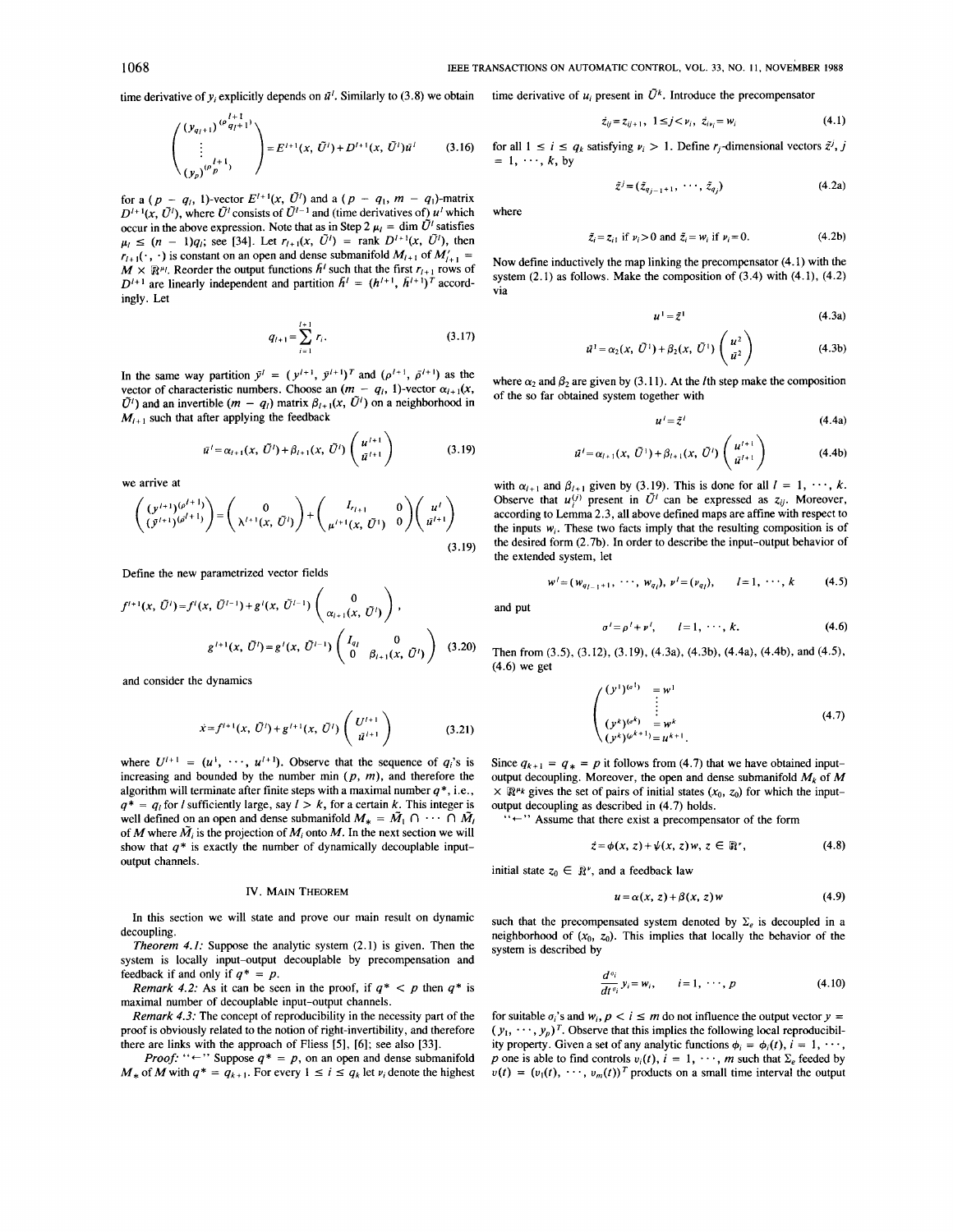$$
y(t) = (y_1(t), \cdots, y_p(t))^T
$$
 such that  

$$
\frac{d^{y_i}}{dt^{y_i}} y_i = \phi_i(t), \qquad i = 1, \cdots, p
$$
(4.11)

for any fixed  $\nu_i \geq \sigma_i$ . Therefore, the original system (3.1), denoted by  $\Sigma$ , has the same property. To see this one should apply to  $\Sigma$  the control  $u(t)$ given by

$$
u(t) = \alpha(x(t), z(t)) + \beta(x(t), z(t))v(t)
$$
 (4.12)

which obviously produces output  $y(t)$  satisfying (4.11). To prove that  $q_*$  $= p$  is necessary for decoupling, we show that if  $q_* < p$ , then  $\Sigma$  does not possess the above reproducibility property. To see this take the possess the above reproductionly property. To see this take the decoupling procedure, based on the algorithm, up to the  $q_*$ th step. We get<br>get  $\frac{d^{q_i}}{dt^{q_i}} y_i = w_i$ ,  $1 \le i \le q_*$  (4.13) get

$$
\frac{d^{a_i}}{dt^{a_i}} y_i = w_i, \qquad 1 \le i \le q_* \tag{4.13}
$$

for suitable  $\sigma_i$ 's, and  $y_i$ ,  $i > q_*$  do not depend on  $u_i$ ,  $i > q_*$  (compare the proof of the implication). We show that given  $\phi_i = \phi_i(t)$ ,  $i = 1, \dots, p$  it is not possible to find a control  $v(t) = (v_1(t), \dots, v_m(t))^T$  such that proof of the implication). We show that given  $\phi_i = \phi_i(t)$ ,  $i = 1, \dots, p$  it<br>is not possible to find a control  $v(t) = (v_1(t), \dots, v_m(t))^T$  such that<br>(4.11) is satisfied. Observe that (4.13) (locally) gives  $v_i(t)$ ,  $1 \le i \le q_*$  in<br>a u a unique way, however, this choice also uniquely determines  $y_i$ ,  $i > q_*$ .<br>Therefore, the derivatives of  $y_i$ ,  $i > q_*$  are specified by those of  $y_i$ ,  $i \leq$ (4.11) is satisfied. Observe that (4.13) (locally) gives  $v_i(t)$ ,  $1 \le i \le q_*$  in<br>a unique way, however, this choice also uniquely determines  $y_i$ ,  $i > q_*$ .<br>Therefore, the derivatives of  $y_i$ ,  $i > q_*$  are specified by those of  $q_*$  and this contradicts the desired reproducibility.

### v. FINAL REMARKS

In this section we will elucidate our results and compare them to other approaches existing in the literature.

In [11] Hirschorn proposed an algorithm, a nonlinear version generalization of Silverman structure algorithm [32], for studying the (left-) invertibility of affine control systems. A modified version of this algorithm was proposed by Singh [26]. As can be seen from Example 2.1 there are some connections between left invertibility and our algorithm. In [25] Singh has shown that for those nonlinear systems that are leftinvertible under the condition of Hirschorn [ll] one can achieve decoupling via precompensation and feedback. It is interesting to observe that Hirschorn's algorithm [ll] (and its modification by Singh [26]) allows for state-dependent transformations of the output (postcompensation), whereas we allow for state-dependent input transformations (precompensation); so this is, in fact, a dual approach of our method.

Descusse and Moog I131 (see also [33]) proposed an algorithm for solving the nonlinear decoupling problem and showed its converge under the nonverifiable assumption of the left-invertibility. However, in the very recent paper [35] it is shown that the assumption given in [33] may in fact be verifiable. The algorithm we propose is based on the same idea of precompensation of those inputs which appear too "early" when differentiating the outputs. However, both approaches differ substantially in the feedback laws they suggest. In [3] one changes at every step only the controlled vector fields  $g_i$ 's ( $\beta_i$  is applied) while we change at every step both the drift term f and the controlled vector fields  $g_i$ 's, *i.e.*, both  $\alpha_i$ and  $\beta_i$  are applied. In a sense our algorithm can be viewed as a dynamic feedback generalization of Krener's algorithm for computing the maximum local controlled invariant distribution contained in ker dh; see [15]. In the first step both algorithms yield the same but in the next steps they differ, since Krener uses only state feedback, whereas we use feedback which also depends on the controls that are treated as parameters or state variables of the extended system.

The pair  $(\alpha_i, \beta_i)$  is chosen in our algorithm in such a way that at step *l* we transform a part of the studied system into  $q_i$  independent  $\rho_i^i$ -fold integrators. This allows us to obtain a verifiable necessary and sufficient condition for dynamic decoupling: the problem is solvable if and only if  $q^* = p$ . This result can also be expressed in the following form: a nonlinear system is decouplable by means of general dynamic feedback (2.7a), (2.7b) if and only if it can be decoupled by our method. Observe that the latter implies in particular that if a nonlinear system is not decouplable by preintegration, then it cannot be by any precompensator of the general form (2.7a), (2.7b) either. This generalizes an analogous result shown for linear systems by Wonham and Morse [31]. Finally, observe, what follows easily from the proof, that if  $q^*$  < p, then the decoupling problem is not solvable and *q* \* gives the maximal number of decouplable I/O channels.

Very recently Fliess introduced in nonlinear system theory some very interesting new ideas based on differential algebraic techniques [5]-[7]. Using this frame he also solves the dynamic input-output decoupling problem in the following way. The dynamic decoupling problem is solvable if and only if the differential algebraic transcendence degree of the system equals *p,* the number of output channels. We refer the reader to [5]-[7] for a precise statement of the problem, the needed concepts, and the proof. For those who are not familiar with differential algebra we emphasize that the above statement is equivalent to the fact that there is no differential equation involving components of the outputs and their time derivatives. We refer to [35] for a comparison of the analytic approach and that of Fliess.

#### ACKNOWLEDGMENT

This paper was written while the second author was a Visiting Researcher at the Department of Applied Mathematics, Twente University of Technology, Enschede, The Netherlands.

#### **REFERENCES**

- D. Claude, "Decoupling of nonlinear systems," *Syst. Contr. Lett.,* vol. I, pp. **242-248, 1982.**
- M. Cremer, "A precompensator of minimal order for decoupling a linear multi-
- variable systems," *Int. J. Contr.*, vol. 14, pp. 1089–1103, 1971.<br>J. Descusse and C. Moog, "Decoupling with dynamic compensation for strong<br>invertible affine nonlinear systems," *Int. J. Contr.*, vol. 42, pp. 1387–1398.  $\overline{3}$ **1985.**
- P. L. Falb and W. A. Wolovich, "Decoupling in the design and synthesis of  $[4]$ multivariable control systems," *IEEE Trans. Automat. Contr.,* vol. AC-12, pp. **651-659, 1967.**
- $\sqrt{5}$ M. Fliess. "A new approach to the noninteracting control problem in nonlinear
- system theory," *Proc. 23th Allerton Conf.,* 1985, pp. **123-129.**  , "A new approach to the structure at infinity of nonlinear systems," Syst. ~- , "Further remarks on the invertibility of multivariable nonlinear systems," *Contr. Lett.,* vol. **7,** pp. **419421, 1986.**
- $[7]$ in *Proc. 25th CDC,* Athens, Greece, **1986,** pp. **596-597.**
- $[8]$ E. Freund, "The structure of decoupled nonlinear systems," *Int. J. Contr.,* vol. **21,** pp. **443450, 1975.**
- $[9]$ M. L. J. Hautus and M. Heymann, "Linear feedback decoupling-transfer function analysis." IEEE Trans. Automat. Contr.. vol. AC-28, np. 823-832. 1983. analysis," *IEEE Trans. Automat. Contr.,* vol. **AC-28,** pp. **823-832, 1983.**
- $[10]$ R. M. Hirschom. "Invertibility of nonlinear control systems." *SIAM J. Contr. Optimiz.,* vol. **17, pp. 289-297, 1979.**
- $[11]$ **R.** M. Hirschorn, "Invertibility of multivariable nonlinear control systems," *IEEE Trans. Automat. Contr.,* vol. **AC-24,** pp. **855-865, 1979.**
- A. Isidori, *Nonlinear Control Systems: An Introduction* (Lecture Notes in  $[12]$ Control and Information Sciences **72).**  New York: Springer-Verlag, **1985.**
- $[13]$ A. Isidori, "Control of nonlinear systems via dynamic state feedback," presented at the Conf. Algebraic and Geometric Methods in Nonlinear Control Theory, Paris, France, **1985.**
- $[14]$ A. Isidori, A. J. Krener, C. Gori-Giorgi, and *S.* Monaco, "Nonlinear decoupling via feedback: A differential geometric approach," *IEEE Trans. Automat. Contr.,* vol. **AC-26,** pp. **331-345. 1981.**
- $[15]$ A. J. Krener, "(Ad f, g), (ad f, g) and locally (ad f, g) invariant and controllability<br>distributions," SIAM J. Contr. Optimiz., vol. 24, pp. 523–549, 1985.<br>A. De Luca, A. Isidori, and F. Nicolò, "Control of robot arm with
- $[16]$ via nonlinear dynamic feedback," *Proc. 24th CDC,* Ft. Lauderdale, FL, **1985,**  pp. **1671-1679.**
- M. Malabre, "A complement about the structure of linear systems," *Syst. Contr.*   $[17]$ *Lett.,* vol. **4,** pp. **339-342, 1984.**
- B. *S.* Morgan, Jr., "The synthesis of linear multivariable systems by state  $[18]$
- feedback" in Proc. 1964 Joint Automat. Contr. Conf., 1964, pp. 486-472.<br>A. S. Morse and W. M. Wonham, "Decoupling and pole assignment by dynamic<br>compensation," SIAM J. Contr. Optimiz., vol. 8, pp. 317-337, 1970.  $[19]$
- $[20]$ H. Nijmeijer, "Invertibility of affine nonlinear control systems: A geometric approach, '' *Syst. Contr. Lett.*, vol. 2, pp. 163-168, 1982.<br>H. Nijmeijer and J. M. Schumacher, ''Les systèmes non linéaires á plus d'entrées
- $[21]$ que de sorties ne sont pas inversibles." *Compt. Rendus Sc. Paris,* t.299, Strie I. pp. **791-794, 1984.**
- $[22]$ ~~ , "Zeros at infinity for affine nonlinear control systems,'' *IEEE Trans. Automat. Contr.*, vol. AC-30, pp. 566-573, 1985.<br>
-----, "On the inherent integration structure of nonlinear systems," *IMA J.*
- $[23]$ *Math. Contr. Inform.,* **vol. 2,** pp. **87-107, 1985.**
- $[24]$ W. A. Porter, "Diagonalization and inverse for nonlinear systems," *Int. J. Contr.*, vol. 11, pp. 67-76, 1970.
- $[25]$ *S.* N. Singh, "Decoupling of invertible nonlinear systems with state feedback and precompensation," IEEE *Trans. Automat. Contr.,* vol. AC-25. pp. **1237-1239.**  1980.
- $[26]$ A modified algorithm for invertibility in nonlinear systems," IEEE *Trans. Automat. Contr.,* vol. AC-26, pp. **595-598, 1981.**   $[27]$
- 'Generalized decoupled-control synthesis for invertible nonlinear systems," *IEEEProc.,* vol. **128,** pt. D, pp. **157-160. 1981.**
- *S. N. Singh and W. J. Rugh, "Decoupling in a class of nonlinear systems by state*  $[28]$